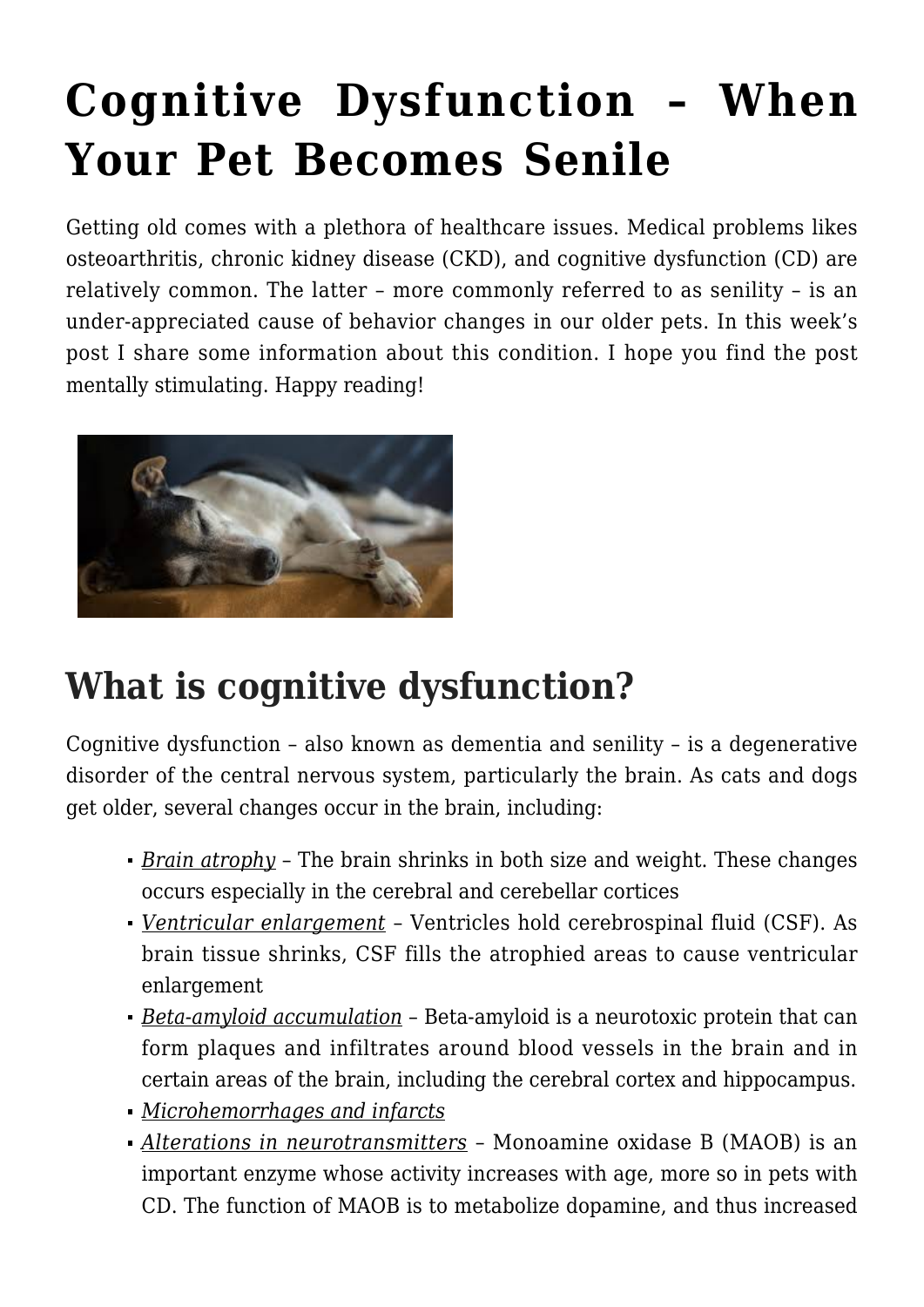MAOB activity means there is less dopamine available.

- *Abnormal growth factor expression* The forebrain of dogs with CD have reduced expression of a nerve growth factor called p75(NTR) compared to young, cognitively normal animals
- *Neuronal changes* Changes include calcification, demyelination, increased amounts of apoptotic bodies, and reduction in overall neuron number



### **What does it look like?**

Cognitive dysfunction is characterized by gradual cognitive decline. Interestingly, this decline manifests differently in each dog. Often times, the progression of clinical signs is so insidious pet owners may not appreciate the dysfunction. The clinical signs of CD are often divided into multiple categories:

- *Altered learning & memory* Learned commands are often forgotten and affected pets often urinate and/or defecation inappropriately in their homes
- *Abnormal perception / response to stimuli*
- *Activity changes* many pet experience a decrease in activity level. Others develop repetitive activities like pacing
- *Spatial disorientation* Affected pets often stare off into space and/or get stuck in corners
- *Abnormal sleep-wake cycles* affected animals often wake in the middle of the night; increased anxiety and restlessness are also common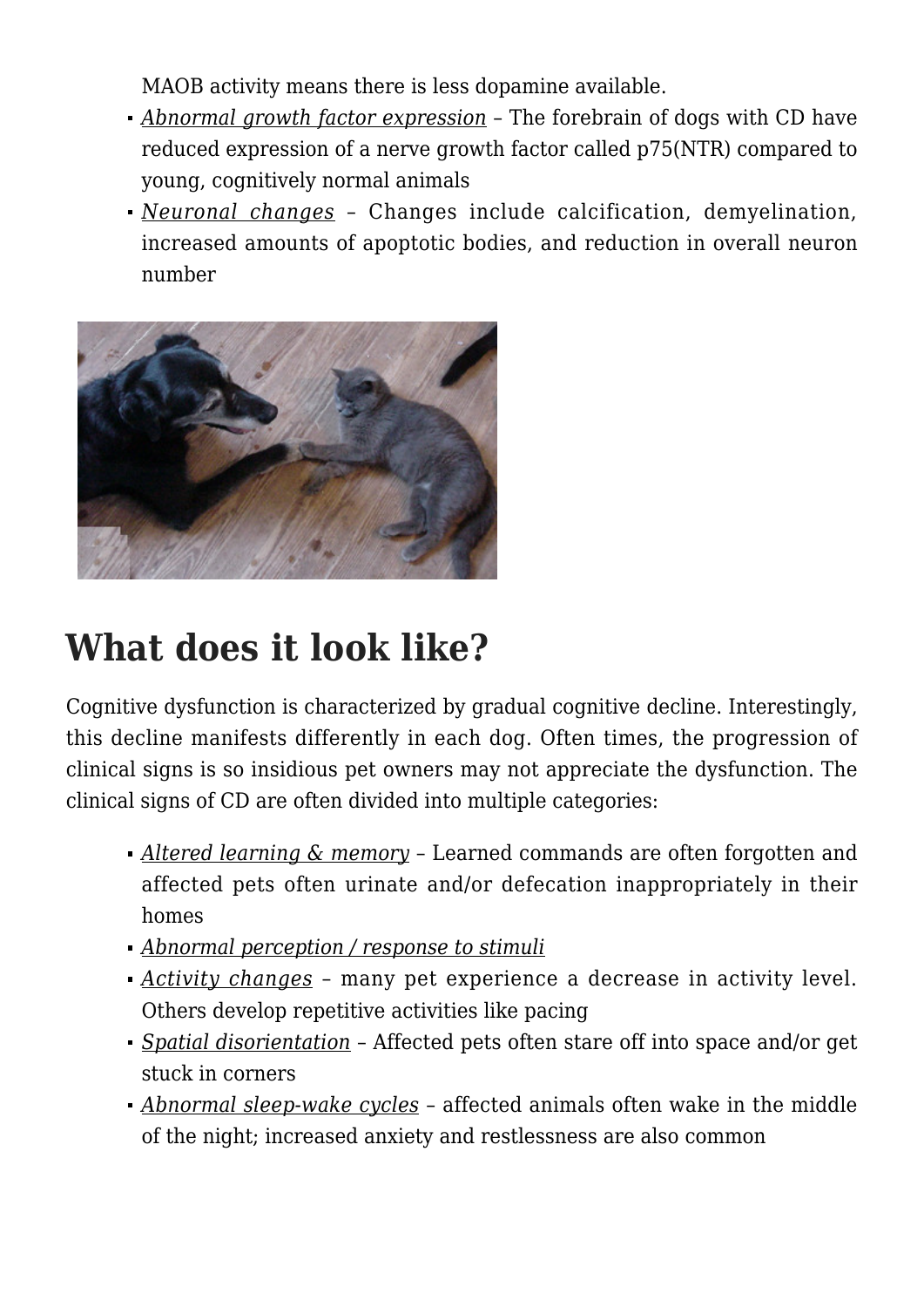

## **How is cognitive dysfunction diagnosed?**

A diagnosis of CD is based on the following:

- Compatible clinical signs
- Elimination of other disease processes that cause similar clinical signs
- Positive response to therapy

Veterinarians need to rule out other medical disorders with similar clinical signs before they can make a diagnosis of CD. As such, the doctors will recommend some diagnostic testing, including:

- Complete blood count to evaluate red blood cells, white blood cells, and platelets
- Serum biochemical profile to evaluate liver and kidney function, major protein levels, and electrolyte values (i.e.: sodium, potassium)
- Urinalysis to evaluate kidney function and screen for evidence of a urinary tract infection
- Infectious disease screening the specific type of organisms for which your pet is screened depends on your geographic location
- Blood pressure
- Evaluation of the coagulation system to help learn if clinical signs may be related to a vascular accident (aka stroke)
- Magnetic resonance imaging (MRI) of the brain
- Cerebrospinal fluid (CSF) evaluation

Pet owners may find it helpful to partner with a board-certified veterinary neurologist to develop a logical and cost-effective diagnostic plan.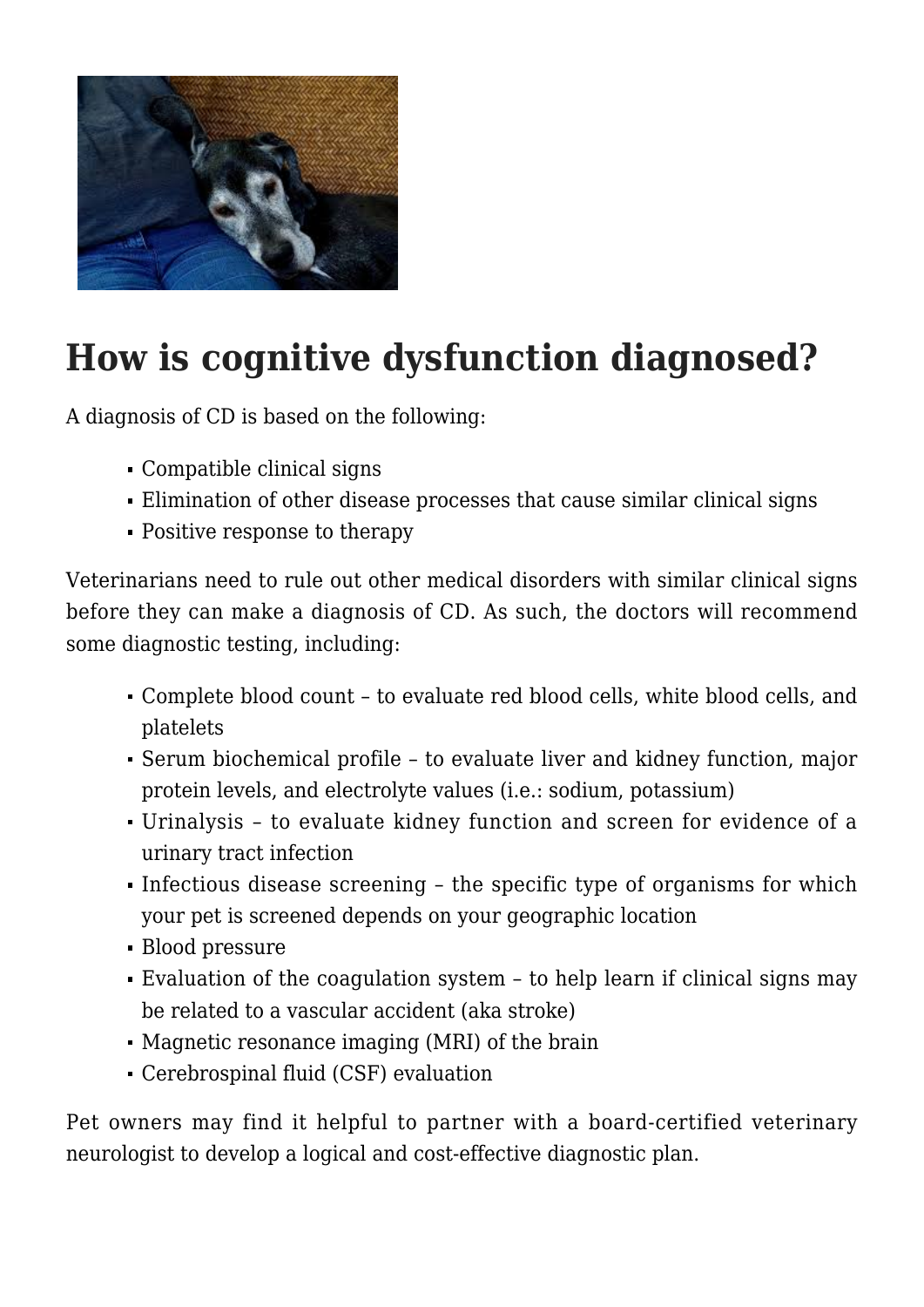

#### **How is it treated?**

To date, there is no cure for CD. However, there are several interventions that may help cats and dogs living with this medical condition. These therapies include:

- *Dietary modification* fortification of a pet's diet with antioxidants may improve cognitive dysfunction within 2-8 weeks
- *Drugs* a variety of medication, including selegiline (Anipryl) and sadenosylmethionine (SAMe), may help some pets living with CD. Complementary therapies, like pheromones and melatonin, may also have positive effects. Similarly, drugs that improve blood flow to brain tissue may benefit some cats and dogs.
- *Environmental enrichment* regular low-impact physical activity and the introduction of new toys can both improve cognitive function and delay cognitive decline

Pet owners may find it helpful to partner with a board-certified veterinary behavior specialist to develop a multimodal treatment plan for their pets with CD.